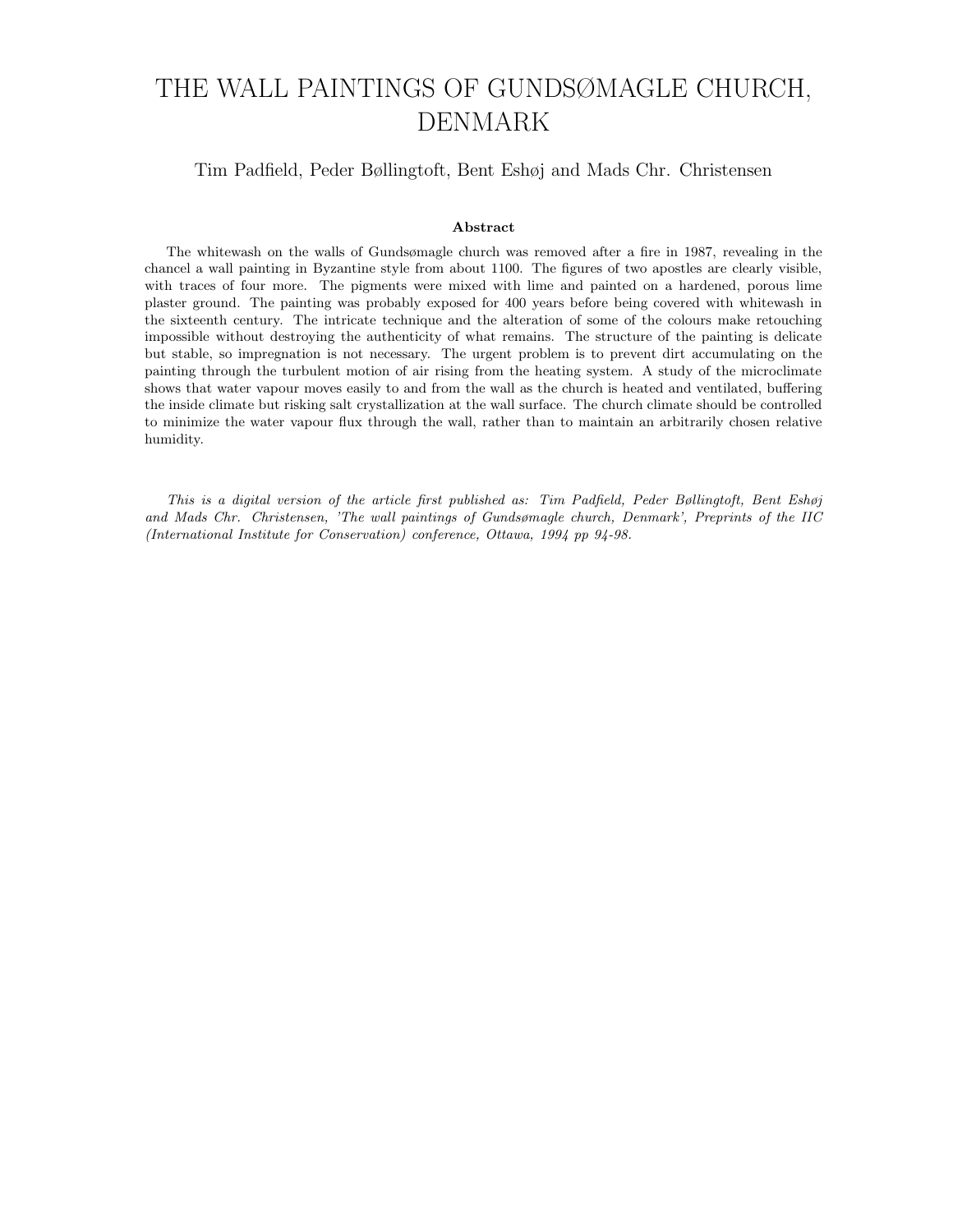# Tim Padfield, Peder Bøllingtoft, Bent Eshøj and Mads Chr. Christensen

#### **ABSTRACT**

The whitewash on the walls of Gundsømagle church was removed after a fire in 1987, revealing in the chancel a wall painting in Byzantine style, from about 1100. The figures of two apostles are clearly visible, with traces of four more. The pigments were mixed with lime and painted on a hardened, porous lime plaster ground. The painting was probably exposed for 400 years before being covered with whitewash in the sixteenth century. The intricate technique and the alteration of some of the colours make retouching impossible without destroying the authenticity of what remains. The structure of the painting is delicate but stable, so impregnation is not necessary. The urgent problem is to prevent dirt accumulating on the painting through the turbulent motion of air rising from the heating system. A study of the microclimate shows that water vapour moves easily to and from the wall as the church is heated and ventilated, buffering the inside climate but risking salt crystallization at the wall surface. The church climate should be controlled to minimize the water vapour flux through the wall, rather than to maintain an arbitrarily chosen relative humidity.

#### 1 INTRODUCTION

In 1987 a fire destroyed the altar and blackened the walls of the church in the village of Gundsømagle, 11km north of Roskilde in Denmark. The heat destroyed the adhesion of the whitewash to the walls, so it had to be chipped away, revealing fragments of a painting on the chancel wall, now dated around 1100. There are the figures of two apostles (Fig. 1), with traces of four more. The nave is decorated with paintings dated around 1275. These paintings, in early Gothic style, are also of high artistic quality, though badly deteriorated [1].

The importance of Gundsømagle church in the history of European art was recognized by a generous grant from the European Community to aid in its restoration and conservation. The materials and techniques of the painting in the nave were described in an article by Bøllingtoft and Christensen [2]. The



Fig. 1 The Romanesque wall painting on the north wall of the chancel. Notice the white border following the curve of the vaulting, added about 1448. In the foreground is a glimpse of the chancel arch, painted at the same time as the north wall. It was uncovered and heavily restored in 1900.

climate within the church was measured for a year and a half; these measurements led to an article by Eshøj and Padfield [3] proposing the concept of building museums with porous walls that function as efficient buffers for relative humidity (RH). In the present paper, we return to the original purpose of the data collection: to plan the survival of the wall painting. This article describes the materials and technique of the painting, and the microclimate at the wall surface.

The efficient RH buffering gives a reassuringly stable climate in the church but this stability is due to the continually shifting equilibrium within the wall between water vapour, salt crystals and liquid water with dissolved salt ions. It is this salt movement that is the main threat to the adhesion of the wall paintings. The other threat is dirt accumulation on the rough porous surface. Any attempt to reduce soiling through interfering with free air movement will also affect the pattern of water exchange through the surface. The authors describe these physical influences on the painted wall surface and present a case study suggesting that the interior climate should be adjusted to minimize water vapour transport through the surface of the wall rather than to control the relative humidity in the church. The study also reveals the main difficulty in achieving this aim: the lack of methods for reliable and continuous measurement of the vapour flux.

#### 2 THE CHURCH AND ITS WALL PAINTINGS

The church was built around the year 1100 [4]. The walls are made from blocks of a local lime tufa: a very porous limestone, formed by precipitation of calcium carbonate on vegetation growing around springs of lime-saturated water. The stones are laid in a mortar made of lime mixed with brown sand quarried nearby. The mortar is poorly mixed, soft and friable. The same type of mortar was used to plaster the walls. Soon afterwards the painter began his work in the choir, painting directly on this ground.

The design was laid out with geometrical precision. The marks of the point of the compasses used to draw the halo and the cranium are visible in the plaster. Investigations of more complete paintings in other churches of the same age in northern Europe reveal strict rules for the proportions between various elements of the design [5].

The figures were first sketched in yellow ochre, later reinforced with red ochre. The yellow lines are scarcely visible against the ground if the plaster is wetted, suggesting that the plaster was set and dry before the painter began. The plaster seems also to have been applied quickly all over the wall, without discernible joins. Parts of the underdrawing, such as the perfect circles of the haloes and the meander patterns, were certainly made with compasses and plucked string. They were unlikely to need revision and were only outlined in red ochre. The main body of the painting was built up from pigments which would have been mixed in various proportions with lime to a creamy consistency. The pigments are red and yellow ochres, calcium carbonate white, charcoal, and possibly red lead, now altered to black lead dioxide. There is also a curious brown colour, amorphous, containing iron, manganese and lead. The paint was applied in varying thicknesses over the coloured ground. The robes of the apostle on the left are entirely in shades of white, made up of different thicknesses of semi-transparent white pigment. The figure of St Peter, on the right, has the fine lines of the drapery defined by white laid over and redefining a broader area of pale red paint. This white, in turn, is overlaid by broader areas of red, as shown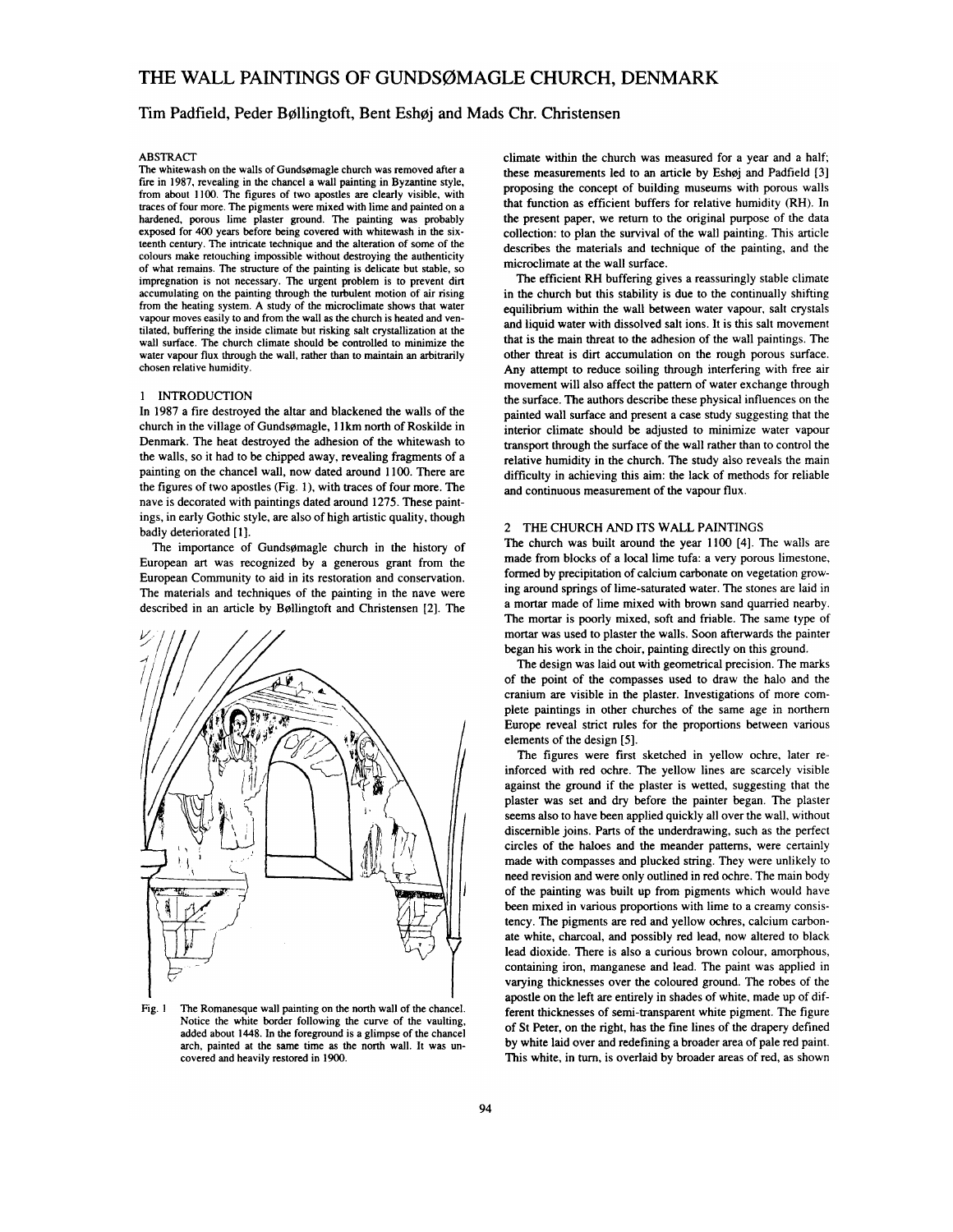

Fig. 2 A schematic section (not to scale) through the wall, the plaster ground and the painting. The section shows how the drapery of St Peter (to the right of the window in Figure 1) was painted, using translucent layers of pigment mixed with lime paste.

schematically in Figure 2. The figures are built up in three shades each of yellow, red and white.

The background is a charcoal black on which are found traces of a copper chloride green pigment. The later paintings in the nave have the green copper chloride, atacamite, as an alteration product of the blue carbonate, azurite [2]. The shadow of the apostle's nose appears to have been painted with a copper chloride green, instead of the green earth traditionally used in southern European paintings of this date. It may well be that the copper chloride is in some places a manufactured pigment, in others a reaction product of copper carbonate pigments with the chloride that is present in the wall.

There is no evidence for the use of an organic binder. The painted surface is very porous and the paint adheres well to the rough ground. The structure is stable but not all the pigments were durable. Only the earth colours survive intact. The vellow, white or red pigments containing lead have all turned black.

The consequence of this widespread alteration of the brightest colours is that retouching such a wall painting can only create an illusory, romantic harmony in a fragmentary picture. It is not possible to recreate an original whose colours cannot now be identified, or to add any information that would not immediately destroy the trust of the viewer in the absolute authenticity of what remains. The colours, with their delineation of form with layers of varying transparency, can only be coarsened by retouching and overpainting. A comparison of the newly exposed paintings on the north chancel wall with the contemporaneous painting on the chancel arch, uncovered and heavily repainted in 1900, shows what has been lost of inspiring, though fragmentary, art through the process of restoration up to modern times.

The painting has been left exactly as it emerged from under the smoke-darkened limewash. There is no retouching, and no consolidation. This might seem irresponsible neglect of a painting from which the pigments rub off on a fingertip passed gently over the surface. In defence of our approach, we shall describe the probable history of this painting and the physical properties of the wall, to show that its porosity and its friability actually contribute to its durability. Many people find this difficult to understand, reared as they are in an age when materials are developed for strength as an intrinsic property, rather than for durability when combined with materials of different physical properties, in a specific context.

# 3 THE LATER HISTORY OF THE PAINTING

The church originally had a flat ceiling. Around 1448 the ceiling in the chancel was replaced by brick vaulting. Later, the nave also was vaulted. The paintings of both chancel and nave were partly obscured by this major rebuilding. The painting from 1100 was judged worth preserving, though its unity was destroyed by the intrusion of the vaults, because there is a white band on the wall where it meets the vault (see Figure 1). There is a repaired gash in the face of St Peter, probably caused by the carelessness of a builder. The repair was not retouched. This suggests that the facial features were already faint, otherwise the damage to such a focal point in the composition would have been too disturbing to accept without repainting. The covering of the entire painting with whitewash cannot be dated but may well have happened during the Reformation. It is probable, therefore, that this wall painting remained exposed for 400 years before it was covered with whitewash

### 4 THE RESTORATION OF THE CHURCH AND ITS **HEATING SYSTEM**

The removal of the protective limewash exposed the painting once more to accumulation of dirt. Salt efflorescence on other parts of the wall, and the use of Portland cement in earlier repairs, hint at the menace from salt crystallization under the paint. A study of the microclimate of the church was started, to decide how best to minimize the rate of soiling and reduce the risk of salt crystallization. Before describing these experiments, those details of the structure of the church and of the heating system that influence the microclimate are briefly summarized.

The fire had caused so much damage that the interior of the church was completely stripped. The foundation for the new floor is coarse gravel, covered with cement filled with nodules of fired porous clay. On top of this are porous bricks laid in lime mortar. The construction is designed to be open to diffusion of water vapour but resistant to flow of capillary water with dissolved salts.

The earth outside the wall was replaced by coarse gravel, with a drain at the lowest point. The intention was to reduce the amount of water rising in the wall. These two modifications are of doubtful effectiveness because there is still, six vears later, abundant water low in the walls, and luxuriant algal growth.

The new heating system consists of electrically heated metal tubes under the benches in the nave. The choir is heated by metal tubes set in two trenches in the floor. The church is usually maintained at 12°C but is rapidly heated for church services, in less than an hour, to about 20°C. The idea behind this temperature regime is that the background heating to 12°C keeps the average relative humidity at a moderate value, below 75%, with the aim of inhibiting mould growth. The rapid heating for services reduces the relative humidity, but for such a short time that the painted woodwork does not have time to respond and the walls do not have time to dry out significantly. Such a heating regime is used in many churches in northern Europe [6].

## 5 THE MICROCLIMATE

The first result of the measurement campaign [7] was the discovery that the wall is a perfect buffer for relative humidity. The perfect buffering is not immediately apparent in the thermohygrograph record, which shows a fall in RH during the short periods of heating to 20°C. This paradox is explained by the increased temperature difference between the wall surface and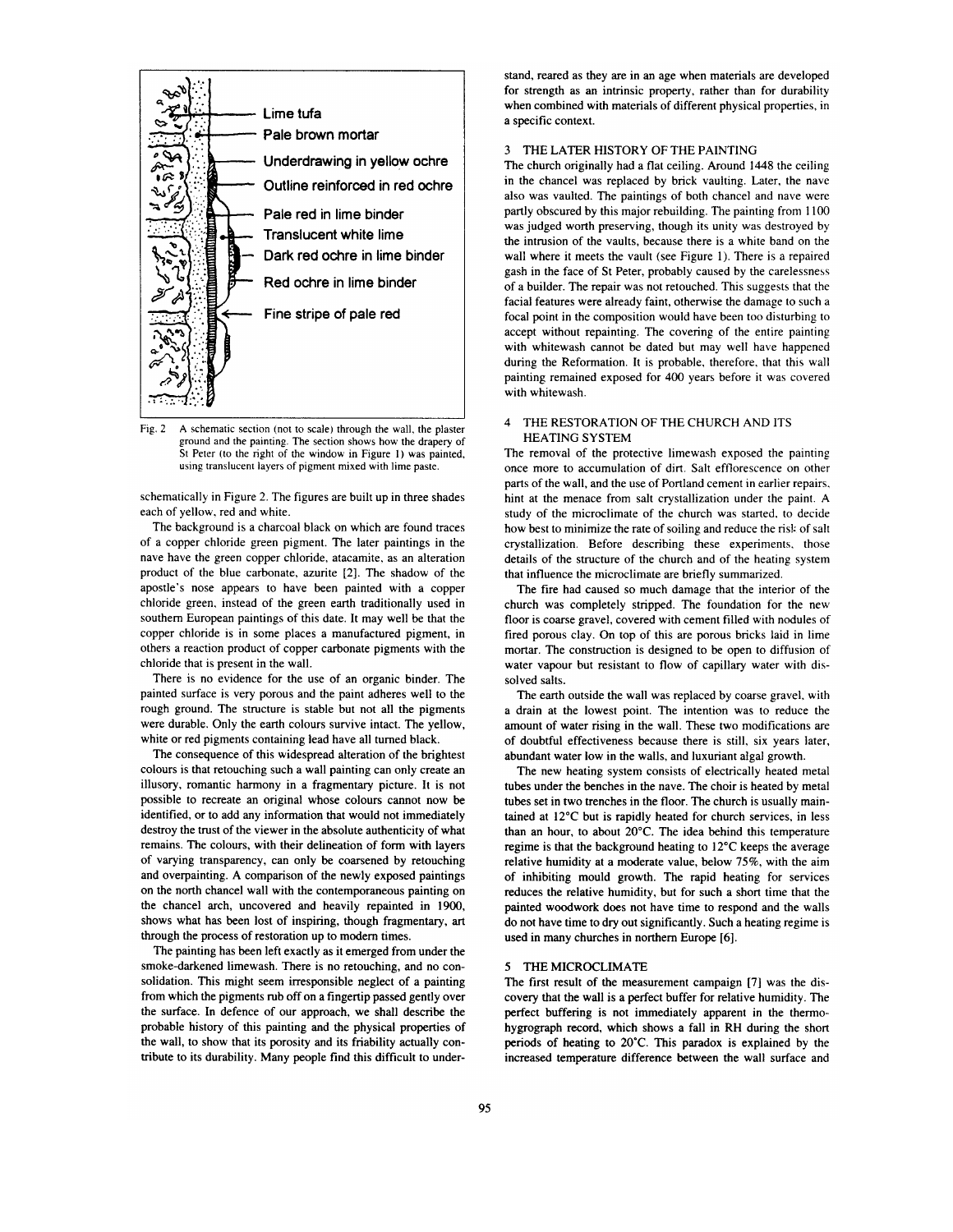the air in the church. Eshøj and Padfield published the evidence for the unexpectedly perfect, and long lasting, relative humidity buffering by the wall in an article [3] which proposed the use of porous walls to buffer the climate in modern museums. In the present article, the authors concentrate on the less agreeable consequence of this buffering process: the stressing of the painted surface through exchange of water vapour with the church interior.

There is one important difference between the RH buffering exerted by porous walls and buffering by other water-absorbent materials. Filling a room with wooden objects will markedly stabilize the RH. Whether or not some of these wooden objects are officially designated as art treasures, they will benefit from the climatic stability they themselves have caused, suffering a smaller individual variation in water content because the load is being shared among many objects. The sentimental distinction between the valuable wooden object and the wooden shelf on which it rests has no meaning in physics: each benefits climatically from the presence of the other. The same argument emphatically does not apply to the walls of Gundsømagle church. The walls contain soluble ions which can change state between solid and liquid during the buffering process. Saturated solutions of water-soluble salts are used in the laboratory to maintain a constant relative humidity. They will crystallize out, while maintaining a constant relative humidity to the last drop of liquid. The constancy of the relative humidity in Gundsømagle church is therefore no guarantee of the stability of the wall painting. We must look for other measurements to judge the healthiness of the climate, or to regulate it for the benefit of the wall painting.

The danger to the wall painting arises during the evaporation phase. The movement of capillary liquid to the surface draws with it salt ions. Evaporation of the water causes crystallization. It is very difficult to find out when, and where, this process occurs, apart from the obvious evidence of visible crystallization. The walls of Gundsømagle church buffer so perfectly that it was impossible, even during times of rapid heating, to discern a gradient in RH at the surface that would indicate the direction of flow of water vapour. In other words, the wall reacts so quickly to changing RH at its surface that it is always apparently at equilibrium. A series of experiments and calculations, described in reference [3], convinced us that the wall is the main RH buffer, and therefore suffers repeated episodes of evaporation and reabsorption during the heating cycles.

It is important to know how water exchange is distributed over the surface of the wall and how it is distributed in the thickness of the wall. The latter measurement is a significant indicator of risk because, if a considerable depth of the wall is involved, the buffering could be achieved by small changes in concentration of salt solution rather than by the drying of a small quantity of solution close to the surface. The authors are interested in the possibility of continuously measuring this vapour movement, with the aim of designing a form of air-conditioning that can minimize the transport of water vapour through the wall surface. The possibility of automatic limiting of the flux by enclosing the painting behind glass is also being investigated. This would reduce the rate of dirtying of the painting, thus solving two problems but raising strong objections from those who do not like looking at wall paintings through glass.

This idea of conserving paintings on the outer walls of buildings by controlling the ambient climate to minimize the vapour flux out of the wall, rather than to assert an arbitrarily chosen RH, is quite radical and immediately presents the simple practical problem that one cannot buy a flux sensor to replace the relative humidity sensor of conventional air-conditioning.

There is also the problem that the wall is not uniform in its reaction to atmospheric moisture. The entire wall is not functioning as a buffer. The relative humidity in the church over the whole year is nearly always higher than the value calculated for outside air, raised to the inside temperature. In other words, the water vapour concentration, as well as the temperature, is generally higher inside the church than outside. There must be a source of water to provide this extra humidity and to replace the loss through air leakage, which is about one air change every four hours. The possibilities are evaporation of groundwater from the floor and the wall, or rainwater penetrating the wall.

Such a relatively thin (800mm), porous wall might be expected to allow diffusion to the interior of rainwater and fog absorbed on the outside surface. The authors studied the record of surface electrical resistance inside and out and concluded that the only occasion on which the inside resistance measurement showed evidence of water penetrating the wall was when the church was limewashed outside, a process that involves thorough soaking of the wall. Analysis of the data suggests that the source of excess water is groundwater evaporating continuously from the lower half-metre of the wall, with a negligible contribution from the floor. Since the ideal is to ensure a slow movement of water vapour into the inside surface of the wall at the level of the painting, this excess water is not entirely a bad thing, although the accompanying ions are a long-term threat to the wall paintings and the lush algal growth at the foot of the wall is an unsightly nuisance.

#### 6 MEASUREMENT OF THE WATER VAPOUR FLUX

Several techniques were used to determine the buffering capacity of the wall, its equilibrium water content at various heights and the vapour flux through the surface.

The equilibrium relative humidity was measured in a cup sealed against the wall. The indicated RH fell as the cup was moved up the wall, from 90% at 250mm to 70% at 2m.

At the same time, the capacity of the wall to absorb water when challenged with air at 100% RH was measured, using the principle of the psychrometer. The apparatus is sketched in Figure 3. Moisture evaporates from the wet cloth into the small



Fig. 3 Thermocouples measure the temperature difference between the wall surface and a wet cloth held close to the wall in an insulated cup. A temperature difference arises through transfer of water vapour from cloth to wall. The graphs show the temperature difference as a function of time at different heights above the floor.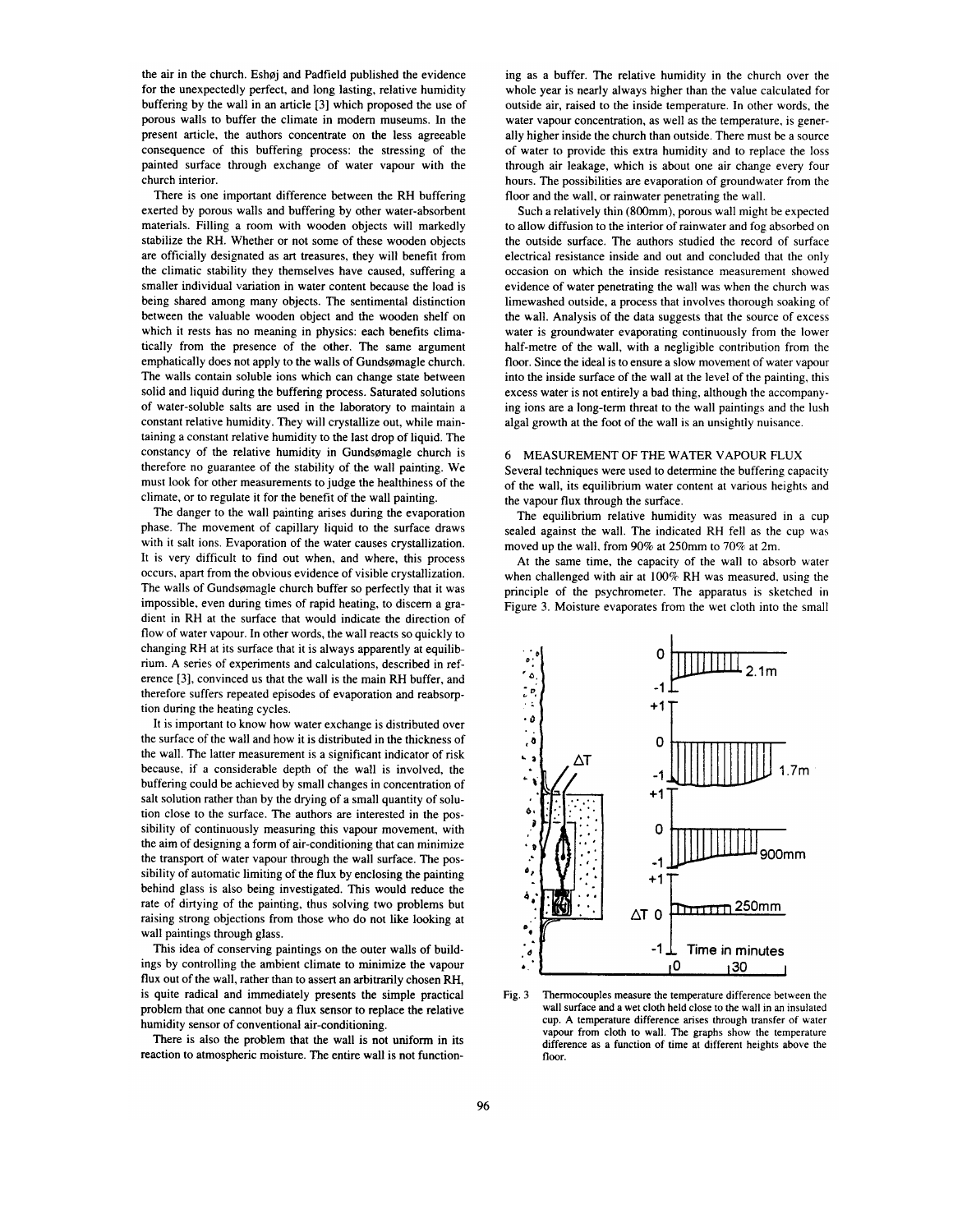chamber held against the wall. If the wall is capable of absorbing water from the humid air in the cup, the cloth will cool down as water evaporates from it, just like the wet thermometer of a psychrometer. The surface of the wall, however, will warm up, because water vapour releases heat when it condenses into the capillaries of the surface. The temperature difference between wall and cloth in the thermally insulated container is a measure of the rate of absorption of water. By following the temperature difference over a period of time, it is possible to assess the capacity of the wall for absorbing water vapour.

At 250mm up from the floor there was no absorption. The cloth was actually a little warmer than the wall, because of the normal temperature gradient. At 900mm above the floor there was an absorption, shown by the low temperature of the cloth, which warmed up with time, indicating a lack of buffer capacity. This is attributed to a saturated zone just below the surface. At 1.7m there was stronger absorption which diminished more slowly with time. Higher up, on a coarser plaster surface, the absorption was steady but slower. This suggests, reassuringly, that a considerable depth of wall is available for humidity buffering.

Next, we attempted to detect the natural flux of water through the wall at the prevailing relative humidity, instead of at 100% RH. Strips of very thin, impermeable plastic foil were pressed onto the wall. An infrared camera was focused on the wall. The uncovered wall would rise or fall in temperature relative to the covered strip, according to whether water vapour was being absorbed or released. Figure 4 shows the temperature contours around the strip. The lower part of the strip, 250mm from the floor, is clearly warmer, indicating evaporation from the wall. The slight bulge in the temperature contours at the top of the strip hints at a weak absorption of water vapour higher up the wall. One would expect a small signal because the wall area available for humidity buffering is large; therefore the flux per unit area will be small, with a consequently minute temperature difference.



Fig. 4 Temperature difference contours on the wall on and around a rectangular plastic strip which prevents evaporation or absorption of water vapour. The lines join points of equal temperature difference from the coldest point in the field of view, just below the strip. The bottom of the strip is warmer than the exposed wall at the same level, indicating evaporation. Higher up, the wall seems to be absorbing slightly.

The authors attempted to devise a sensor that could be used for continuous monitoring of water vapour flux. The infrared camera was replaced by a differential thermopile consisting of 10 chromel/alumel junctions arranged in series, with alternate junctions resting on the plastic and on the porous wall nearby. The thermocouple wire was 0.1mm thick and bent to follow the wall for about 10mm before each junction, to ensure good thermal contact with the wall. Such an arrangement will measure temperature difference with very high precision. In the laboratory it worked perfectly, being well able to detect the water absorption of a single sheet of writing paper resting on a thermally insulating surface when the RH increased by 5%, at constant temperature, over 10 minutes. It was much less reliable on the church wall because of the varying temperature gradient through the wall during periods of heating and because of turbulent motion of the air close to the wall. This turbulence is discussed further in section 7.

These experiments showed that flux measurement is possible but needs refinement before it can be used for climate control. The sort of control envisaged is a form of heating which can mix direct air heating with heating of porous materials that are normally quite high in moisture content, such as the floor bricks. If the heated floor bricks are in relatively poorly ventilated areas they will regain their lost moisture from the ground rather than from the air. Intermittent heating with humidification would prevent drying of the wall and would give a slight pulse of water vapour into the wall surface during the cooling period.

The alternative conservation strategy, passive control by placing glass close to the painting, also seems quite feasible. A small chamber with an opening of 200mm was sealed to the wall at the height of the painting for 18 months. The climate inside the chamber was close to that in the church, unless the church ventilation was increased from the usual  $25\%$  of an air change per hour. The influence of water diffusion from the outside of the wall is very slight, as mentioned earlier. Glazing of the painting should not extend below approximately one metre from the floor. to avoid humidification from the rising groundwater.

The natural movement of water vapour in the church during its long calm periods at 12°C is summarized in Figure 5. The

![](_page_4_Figure_9.jpeg)

Suggested water distribution in the church walls (stippled). The Fig. 5 arrows show the general direction of water vapour flow during the colder eight months of the year. The measured air exchange with the outside is once every four hours. There is no evidence that rainwater on the outside wall influences the interior climate.